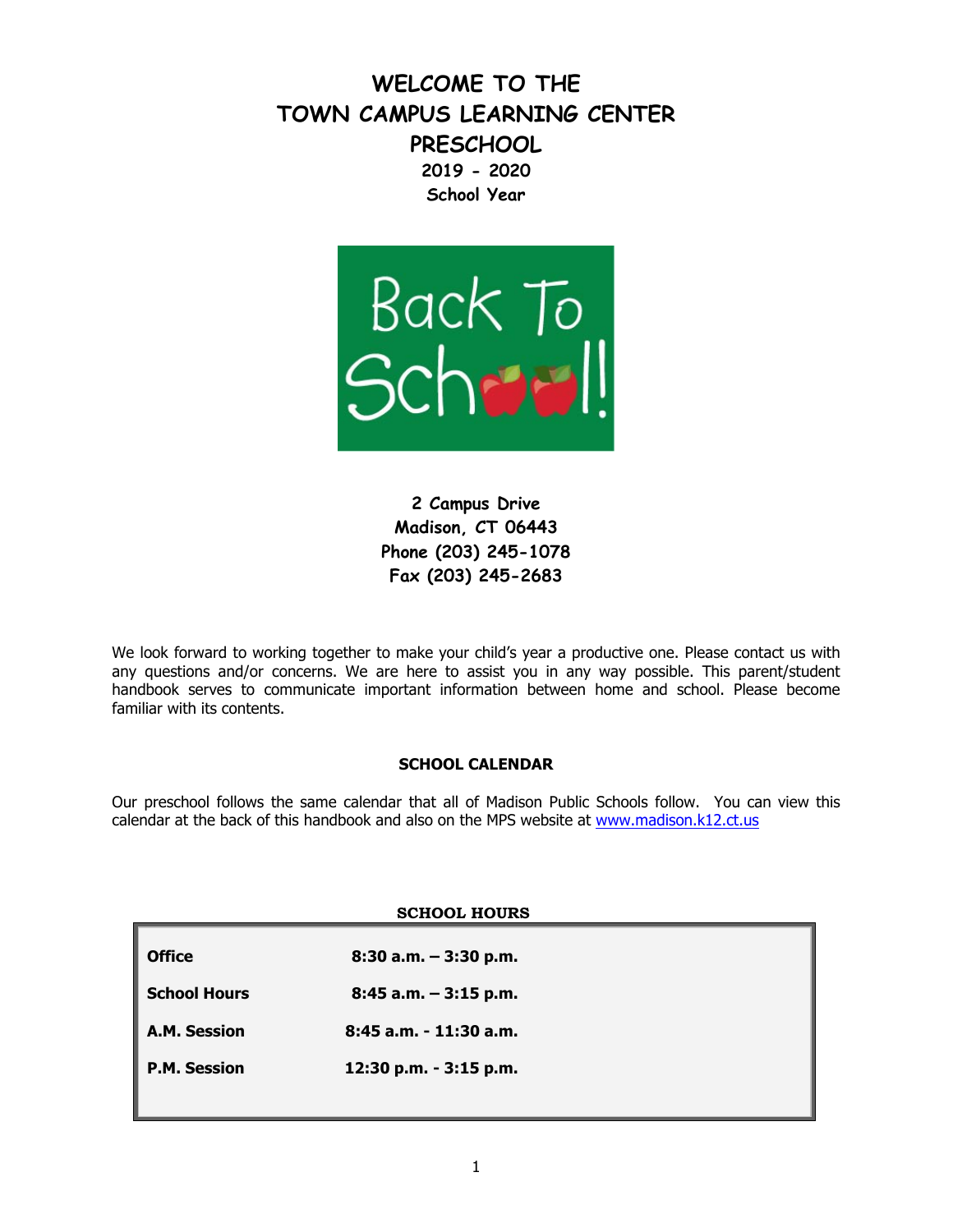# **TCLC PRE-SCHOOL MISSION STATEMENT**

# *"Every child, every day, leading the way"*

The Madison Public Schools are driven by a mission to prepare all learners to make a unique, positive contribution in a complex, global society. We are committed to fostering the diverse talents and abilities of each and every child in an emotionally and physically safe environment. We envision learning as joyful and learners as passionate. We support our educators as innovators in a dynamic pursuit of continuous improvement.

We are committed to the work that will lead to the development of all learners' capacities to:

- put ideas into action by thinking critically and creatively to identify and solve authentic, complex problems;
- communicate and collaborate purposefully and effectively using a variety of media;
- approach learning with effort and persistence while responding to success and failure with resiliency, reflection, and adaptability in an ever-changing world;
- make ethical and responsible decisions.

# **TCLC School Behavior Standards**

We believe it is the right of every student and staff member to work in an environment that is safe, pleasant and conducive to learning. Our ultimate goal is to ensure all students a chance for success, and, therefore, we have expectations for positive, cooperative behavior on the part of everyone. Parents, teachers and administrators work together to guide and support children in their development as responsible, caring, and cooperative members of the school community. The following standards have been established to protect the rights of everyone:

- We will be courteous and respectful to everyone
- We will be aware of the safety of others and ourselves
- We will follow all school rules

Students will begin to embrace the following concepts:

**RESPECT**  $\sim$  Treating someone the way you want to be treated

**EMPATHY**  $\sim$  Imagining you are feeling the same feelings as someone else and taking action to show the other person you care

**RESPONSIBILITY**  $\sim$  Showing responsibility for your actions. Making appropriate choices about the way your respond and act.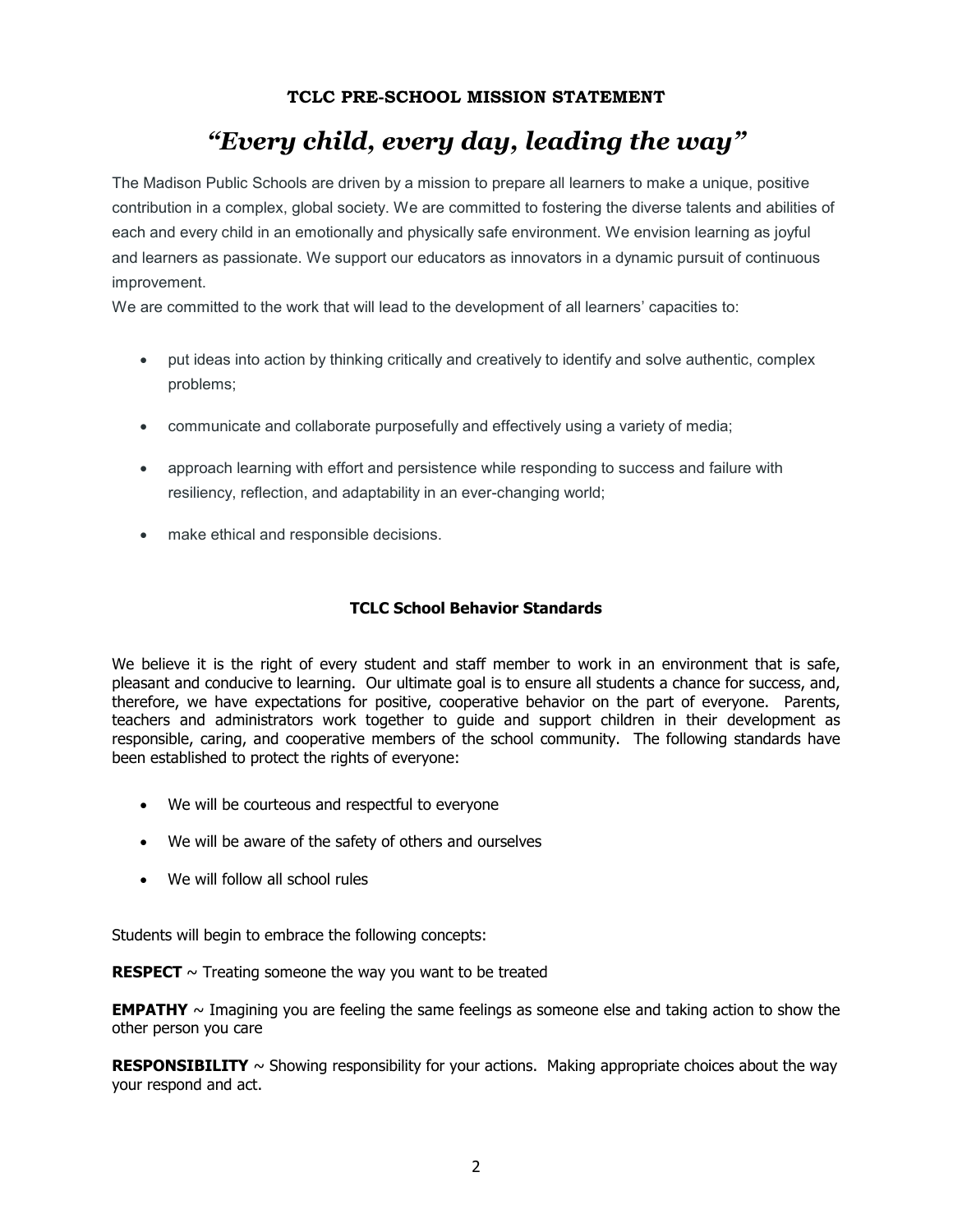

# **Town Campus Learning Center**



**"Where it all Begins!"**

# **STUDENT POLICIES AND PROGRAMS**

# **ENROLLMENT INFORMATION AND REQUIRED PAPERWORK**

The Integrated Preschool Program is an inclusive program providing services to children who are three to six years old and are determined to be eligible for special education. The program includes typically developing peers who serve as role models, particularly in language and social skills.

Children may be referred to the preschool special needs program by parents, pediatricians, preschool teachers, Birth-to-Three programs, Child Find, and other special needs programs.

Peer models participate in an early childhood screening and are selected to be role models for the program. Parents can call TCLC to set up an appointment for the screening. (See Program Description in pg. 11 for more information). Our inclusive program maintains a highly trained collaborative staff with certified teachers who provide opportunities that serve to enhance all areas of a child's development.

Prior to enrollment, the following forms must be completed and turned in:

- Enrollment and Permission forms
- Yellow Health Assessment Record with immunizations completed by you **and** your child's physician and reviewed by the school nurse prior to attendance
- An Emergency Card updated each September

All forms must be updated each school year. However, please inform the staff if there are any changes during the course of the year in the following information: home/cell/work phone numbers, address, emergency contacts, health status, and authorization to release status, etc.

# **Additional forms may also be requested throughout the year as needed**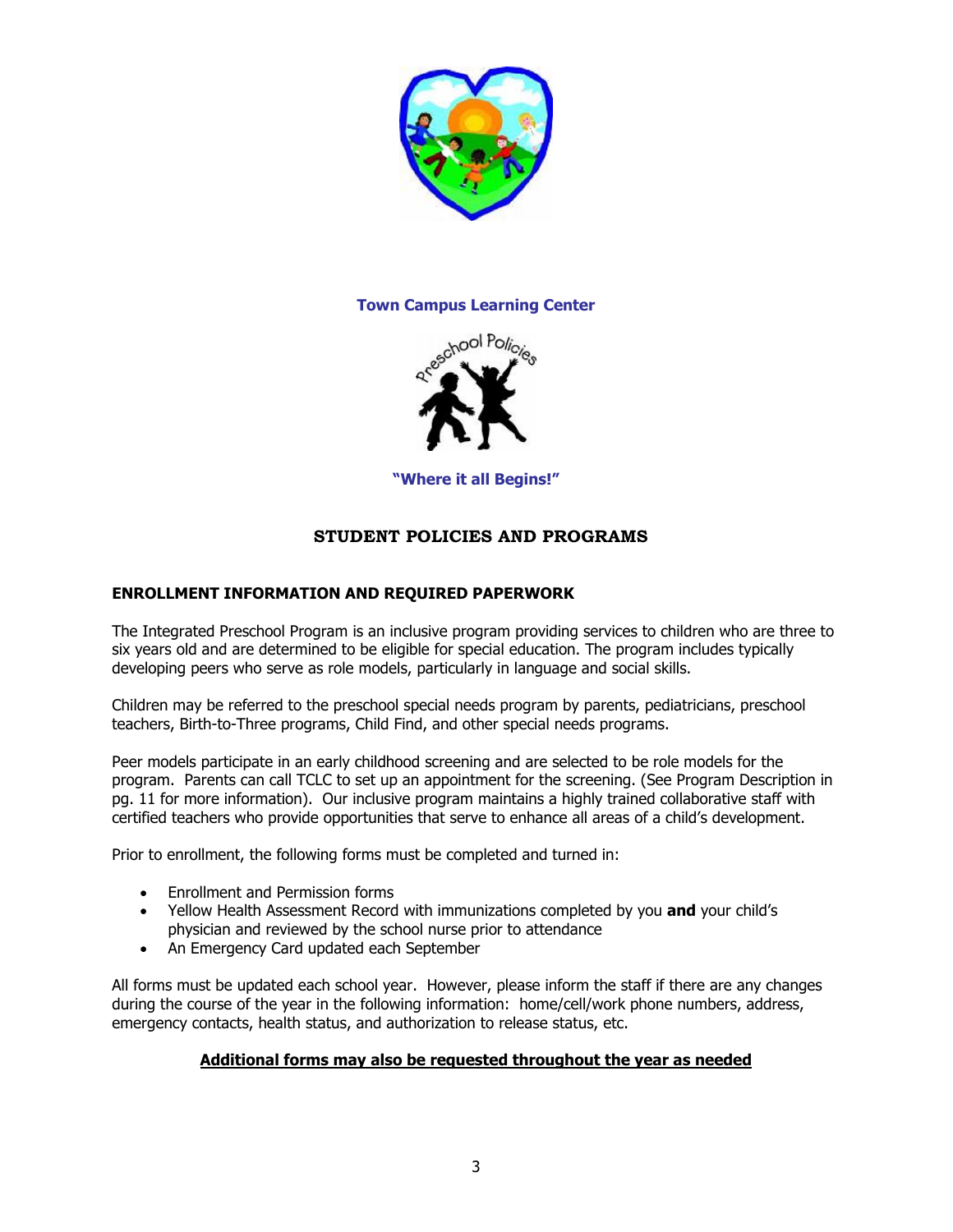# **ATTENDANCE**

### **Absences**

IMPORTANT- Please call (203)245-1078 no later than 8:30 a.m. for the AM session and 12:15 p.m. for PM session to report your child's absence**. Please report any significant illness** (strep throat, chicken pox, new medications, etc.) to the School Nurse, Mrs. Dashana Kyttle. If your child is going to be out of school over an extended period, please inform us of this as well.

### **Tardiness**

If a student arrives at school **after** 9:00 a.m. or 12:45 pm (for PM session) the student and parent should report to the office to insure that proper attendance may be recorded.

# **CLOTHES AND PERSONAL BELONGINGS**

Your child should be dressed in comfortable, easy to fasten play clothes and safe, non-skid shoes. Since outdoor play occurs as often as possible, please see that your child is dressed appropriately for the weather or season everyday. During the winter months, students still go outside for recess. Please send them to school with warm clothes, mittens, and boots.

Children should carry a good-sized backpack or bag to school each day. We also ask that your child bring in a folder every day, so that papers going home may arrive safely. **Please label all possessions sent to school, including coats, hats, mittens, and sweaters.** 

Children who are not yet toilet trained are asked to bring disposable diapers and wipes to school. All children should send in a seasonally appropriate change of clothes for the occasional accident or mess.

The program is well stocked with a variety of fun and developmentally appropriate toys. Although we understand that children like to bring special toys to school, we need to restrict this practice to special days (sharing day, etc.) This rule prevents loss or breakage; further, because children often find it difficult to share personal items it prevents hurt feelings. If your child needs to bring a special "blankie" or transitional object to school, please discuss this with your child's teacher. These items will be safest and least distracting to the child in his or her backpack.

#### **PLAYGROUND RULES**

- Go down on the slide feet first.
- Climb up the bars.
- Be kind and respectful to others.
- Keep hands and feet to yourself.
- Sit on the swings.

#### **FIRE AND SAFETY DRILLS**

Fire drills are held monthly. When a fire drill begins, students will be escorted to an assigned, safe location by classroom teachers. The teachers will then provide further instructions. After reaching the assigned area outside, students will silently remain in lines by classes. This is a very serious matter and everyone must leave the building to ensure that all students are accounted for.

Every third month, a safety drill will take the place of a fire drill. One of the jobs of our teachers is to keep each and every student safe and secure. When a safety drill begins, teachers will escort students to a designated safe area within the classroom. Once situated, the teachers will provide further instructions and remain with the students throughout the drill.

Please note… safety procedures are carefully reviewed in each classroom prior to any drill occurring.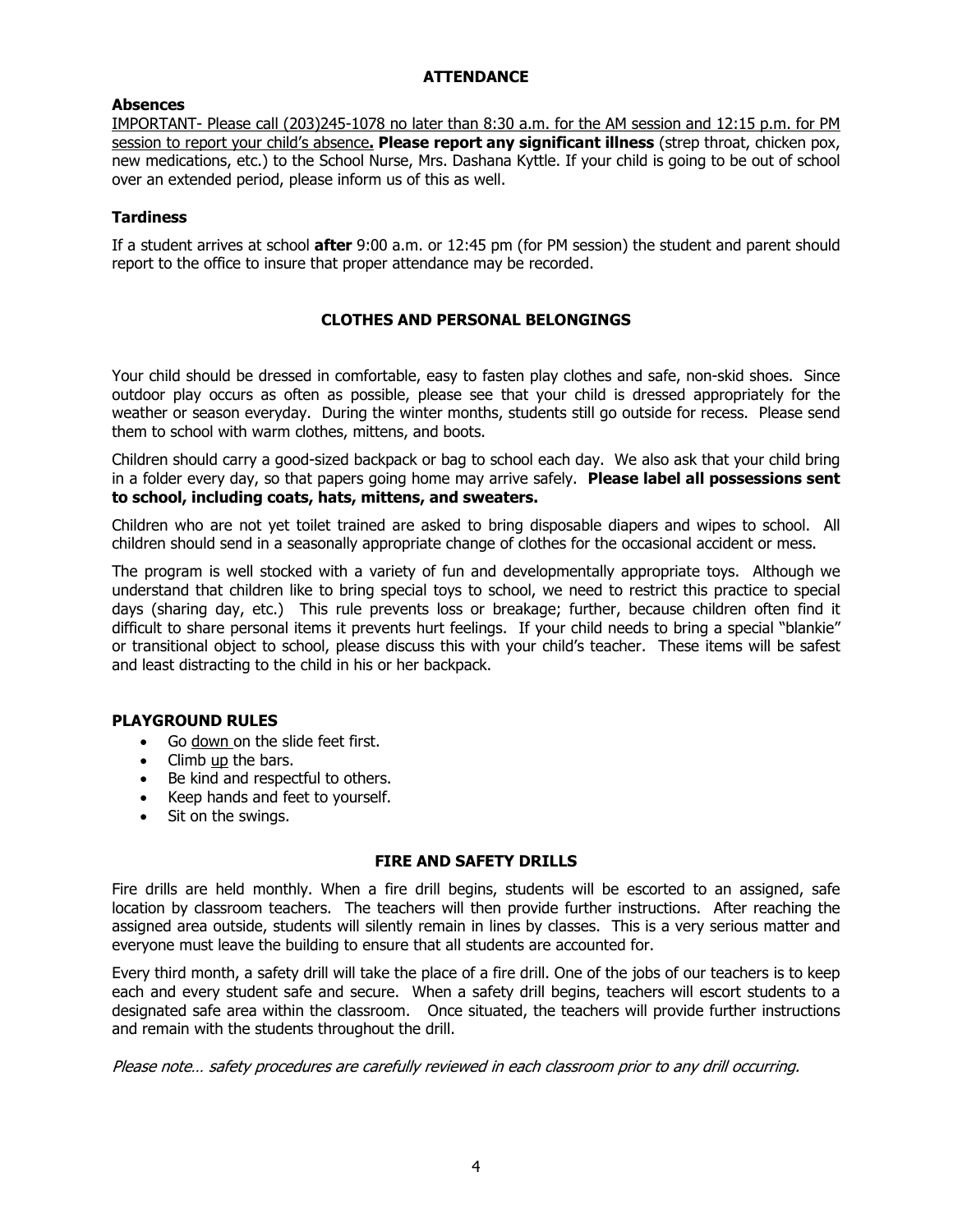#### **ARRIVAL AND DISMISSAL PROCEDURES**

Parents bringing children to school should use the main entrance in the front of school and can walk their child directly to their class. **Arrival time for the morning session is 8:45 a.m. and the afternoon session is 12:30 p.m. Please do not drop off children before their session begins, as the staff may be required to be in other parts of the building.** Any child not riding the bus must be accompanied to the classroom by a parent or authorized adult.

The morning session ends at 11:30 a.m. and the afternoon sessions ends at 3:15 p.m. Please walk-in to the front entrance and wait for your child. Staff members will be at the door with the sign out sheet and we will bring the children out to you. Please do not park in the circle. Also, please do not leave children in your car when picking up and dropping off children at the preschool.

If you are unable to pick up your child at dismissal, please make arrangements for an authorized adult to do so and notify the staff of the change. We ask that you hold your child's hand in or near the parking lot, as drivers may have difficulty seeing an unattended child. Your child's safety is our primary concern.

# **COMMUNICATION WITH FAMILIES**

The preschool staff strives to maintain close communication between home and school. An open house is held at the beginning of the school year to introduce families to the program. The staff maintains contact with families through phone conversations, conferences, emails, and frequent notes about the school day. Staff newsletters are sent home periodically which review classroom activities, provide home suggestions, and/or give information about upcoming events.

All preschool students will be assessed 3 times a year…at the beginning, middle, and end of the year. Those students who receive special education services will have their progress measured 3 times a year as outlined in their IEP. **In addition**, **informal conferences may be scheduled at any time by contacting your child's teacher.**

# **EMERGENCY SCHOOL CLOSINGS**

The following procedures will be implemented in the event of cancellation or delayed opening of schools due to inclement weather or other emergency situations. All decisions will be based on the most current weather forecast available and observations of road conditions.

# **School Cancellations/Delayed Openings/Early Dismissals**

In the event of bad weather that prohibits safe arrival of pupils and their return home, school will be canceled. On such days, information regarding the closing of school may be secured from the following area radio stations by 7am:

**AM:** WELI-New Haven (960 AM), WAVZ-New Haven (1300 AM),

**FM:** WKCI-Hamden (101.3 FM), and WMIX-Hartford (93.7 FM)

**Television Stations:** Channel 8 WTNH; Channel 3 WFSB, and Community Bulletin Board Channel 19

Information may also be obtained from the Madison Public School website at: **[www.madison.k12.ct.us](http://www.madison.k12.ct.us/)**

The Superintendent's Office, Police Department, or Fire Department is not to be called to inquire about the cancellation of school.

# **Delayed Openings**

In the event of a delay**, there will be NO AM classes, recess, or lunch.** School for full day and PM students will start at 12:30 p.m.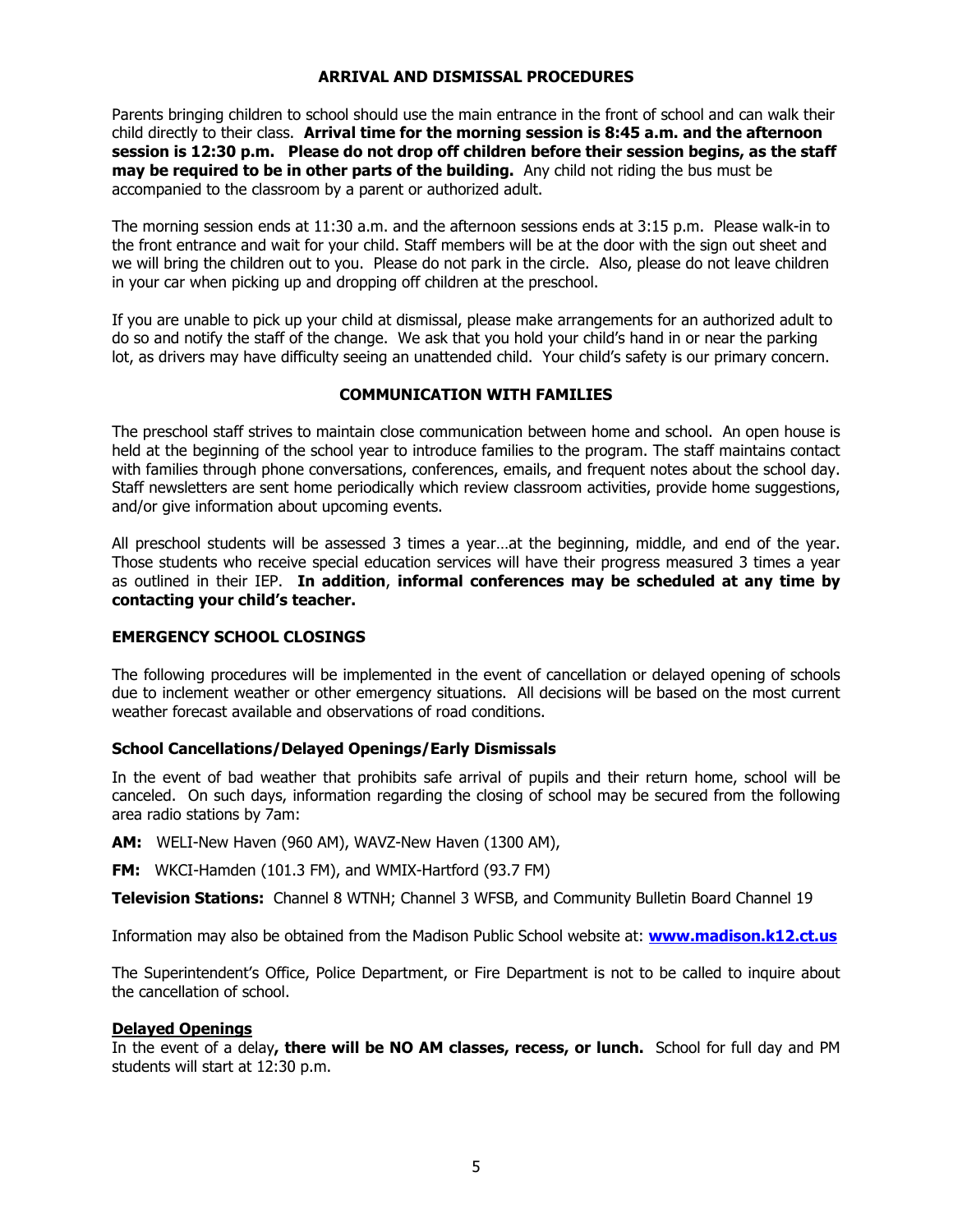#### **Early Dismissals**

In the event of an early school closing due to inclement weather, **all students will be dismissed at 11:30 a.m. There will be NO PM classes, recess, or lunch.**

Afternoon classes will be canceled completely. An announcement will be broadcast on the above radio stations, television channels and MPS website.

### **TCLC INFOLINE**

Please visit the Madison Public Schools website and register for the district infoline. This will allow you to receive all pertinent district wide communications, for general and emergency purposes. You are also encouraged to access the TCLC infoline through the MPS website @ [www.madison.k12.ct.us.](http://www.madison.k12.ct.us/) By registering on this website you will automatically receive all pertinent and time sensitive notices electronically. For example, you will be immediately notified of any school closing and/or delay information.



# **Dashana Kyttle, RN, School Nurse**

The school nurse and the preschool staff must be informed of any medical condition that may require immediate attention or emergency medication. Such conditions may include food or insect sting allergies, asthma, diabetes, seizure disorders, etc. The nurse may develop individual health care plans as needed, and perform vision and hearing screens when possible.

If your child has an infectious illness such as a virus, fever (100 degrees or higher), persistent coughing, pink eye, strep throat, or chicken pox, he or she must remain at home until they are no longer contagious (24 to 48 hours). If your child becomes ill or injured at school, the school nurse or a staff member will contact you at home, on your cell, or at work. If you cannot be reached, the individual listed on the emergency card will be contacted.

# **PLEASE BE AWARE OF THE FOLLOWING INFORMATION:**

- The Health Office hours are 8:30 a.m. to 3:30 p.m.
- To avoid interruptions in your child's classroom time, please take care of minor injuries that occur at home before sending your child to school.
- Routine attendance calls are reported to the Main Office at (203)245-1078.
- Significant injuries, illnesses, surgeries, and visits to Emergency Departments should be reported to the Health Office, (203)245-1078.

# **MEDICATIONS IN SCHOOL: CT statute 10-212a**

• Written authorization from MD, APRN, PA is required for the nurse to administer medication (prescription or over-the-counter) and the form must also be signed by the parent. Medications (oral, inhaled, injectable, topical) must be transported by parents. **Students may not carry medication of any type.**

EPINEPHRINE

• The State of CT Public Act 14-176 requires schools to notify parent/quardians that a trained staff member may administer Epinephrine (EpiPen or generic) in an emergency situation if your child is having a severe allergic reaction. This applies to a child who has not been diagnosed with a severe allergy and does not have the medicine prescribed. You may choose to notify the school RN that you do want this to occur for your child in writing each school year. For more information please visit: <https://www.cga.ct.gov/2014/act/pa/pdg/2014PA-00176-R00HB-05521-PA.pdf>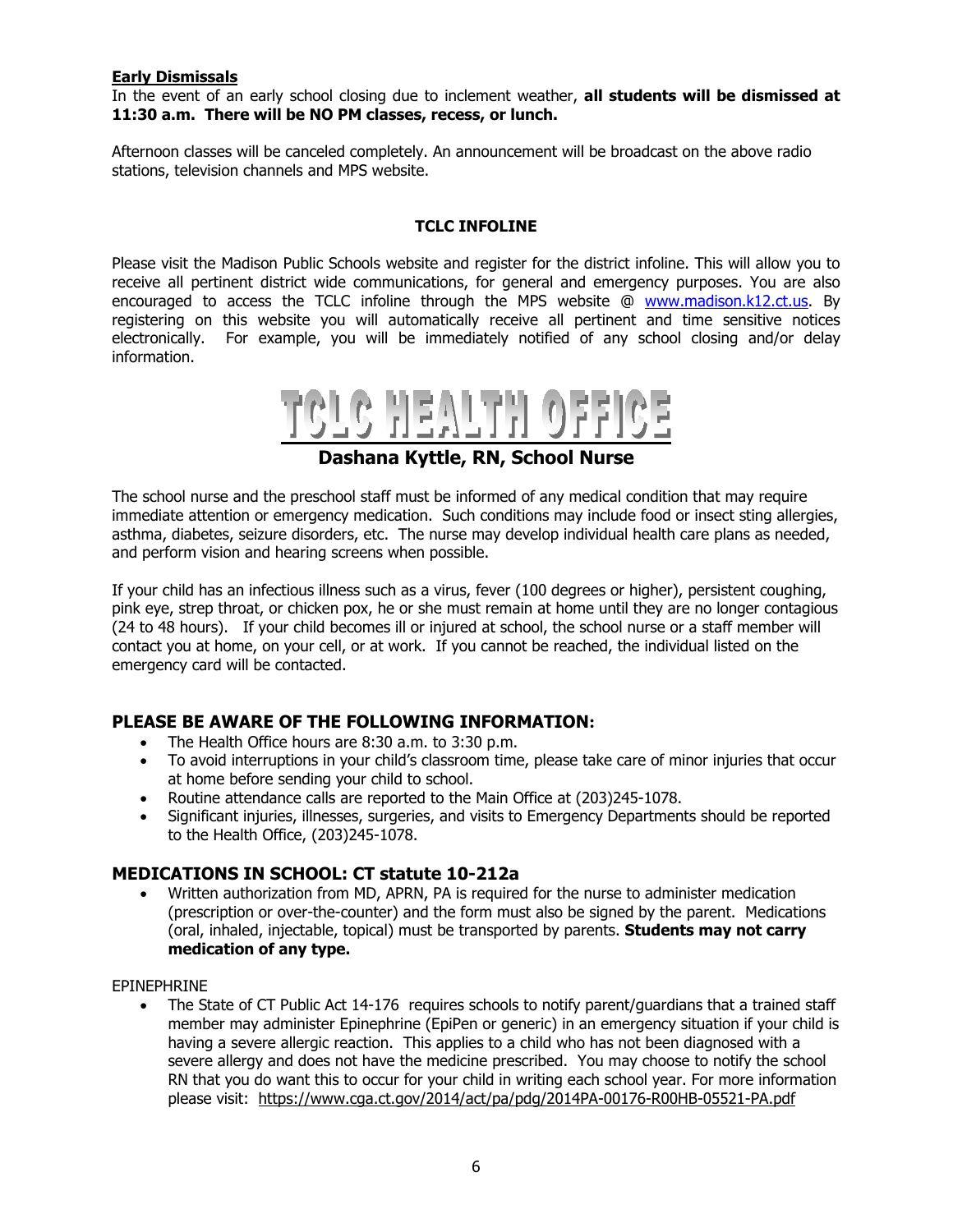# **SCHOOL NURSES ARE AUTHORIZED BY THE MEDICAL ADVISOR TO USE THE FOLLOWING OVER-THE-COUNTER PREPARATIONS ON YOUR CHILD IF NEEDED:**

- **Bacitracin:** topical application for minor abrasions and lacerations
- **Calagel:** topical application for itching
- **Bactine:** topical application to clean wounds
- Petroleum jelly/Medicated lip ointment: chapped lips
- **Sunscreen**: during a field trip if the child was not prepared at home.

# **EMERGENCY MEDICATIONS ARE AVAILABLE IN SCHOOL FOR AN UNKNOWN REACTOR per Medical Advisor orders:**

- **EpiPen or Epinephrine 1:1000** Anaphylactic shock (severe allergic reaction) for a student without a history of previous reaction or known allergy.
- **Benadryl:** 12.5mg/ tsp. for hives or allergic reaction.

# **FRACTURES, HEAD INJURIES, LACERATIONS, CRUTCHES:**

- If your child has been injured and evaluated by an MD or in an Emergency Department, please contact the nurse before the student re-enters school.
- We attempt to keep injured students safe during the healing period. Often the physician recommends that the student participate in physical activities (i.e. the playground) as tolerated. Depending on the activity, this may be accommodated with consideration for other students' safety, specifically to avoid being struck by a cast. Please present a note from the **treating physician** to specify *restrictions or releases* for physical activity. Students not cleared by the treating physician are also not cleared for recess participation.

# **SHARING OF HEALTH INFORMATION:**

- This is done on a "need to know" basis with classroom teachers and related service staff.
- Transportation services will be informed of major health issues that could impact during the bus ride. Parents should also make contact with the transportation company.

**PLEASE KEEP CELL PHONES ON DURING THE DAY IF YOU ARE NOT AVAILABLE ON YOUR HOME OR WORK PHONE. In the event of an emergency, we want to be able to reach you immediately.**

# **SNACKS**

Your child should come to school each day with a small snack and a drink. If your child's snack is packaged in Tupperware or another returnable container, we ask that you label these containers so we can assure proper return. **Please be aware that some students may be allergic, particularly to nuts, including peanut butter. If you could refrain from sending in foods derived from or containing nuts, it would be appreciated.**

# **PRESCHOOL POLICY FOR MANAGED FOOD**

Daily Snacks: A daily snack and drink should be provided. Healthy snacks are greatly appreciated and help to reinforce discussions regarding nutrition.

Due to the increasing number of students experiencing food allergies, like the elementary schools, TCLC adopted the following managed food guideline:

- Parents will receive prior notification of any activity involving food products.
- Parents are expected to notify the school of any allergies/issues related to food products
- Food can be a part of birthday celebrations ONLY IF it is purchased from a store and an ingredient label is attached. There are students with nut allergies so please have nut free snacks for celebrations. Recommended celebration food are Hoodsie Ice Cream Cups, Popsicles, and pre-packaged cookies or snacks. (please contact the nurse for additional suggestions).
- Foods prepared at home may not be accepted for shared consumption.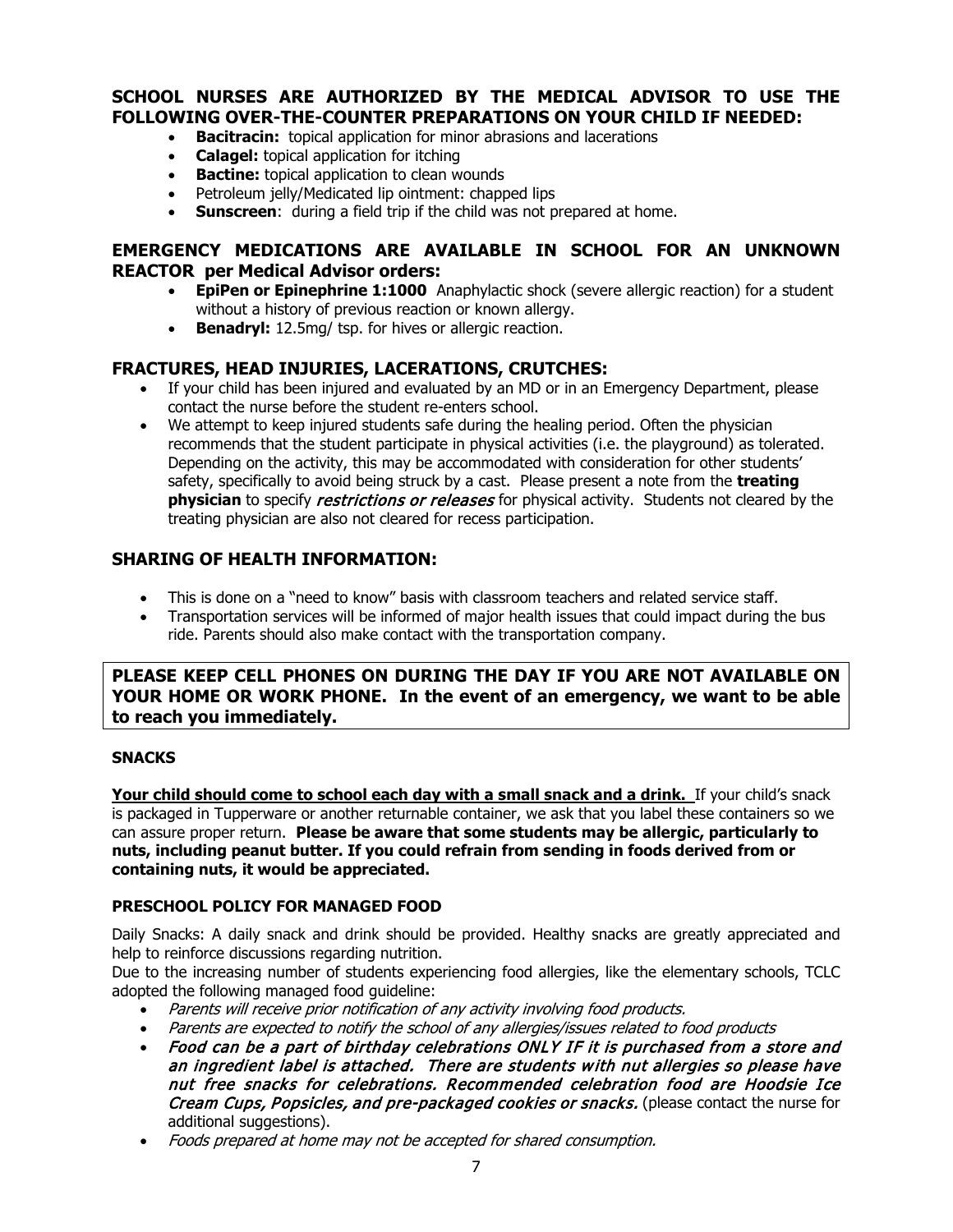#### **STUDENT INSURANCE**

Accident insurance applications are sent home during the first week of school. This insurance provides coverage for accidents that occur on the school premises during the day when school is in session. In addition, it covers any accident suffered by the student while traveling directly to and from school. A 24 hour policy is also available as explained on the application form. Additional forms may be obtained in the school office.

# **TRANSPORTATION**

Durham School Services provides bus transportation for children identified with special needs. If your child will not be using the bus for any reason, please contact the bus company directly at (203)318-0777. Transportation can be provided only within Madison.



### **STEPS IN COMMUNICATION**

### **The following channels of communication have been established in order to avoid any misunderstandings.**

Concerns or complaints should be addressed in the sequence indicated:

Teacher

Administrator

**Superintendent** 

Board of Education

Please refer to the email information contained in this handbook for easy access to all staff members.

# **VOLUNTEERS AND VISITORS**

There are many opportunities for parents and other adults to visit the school, whether to volunteer in the classroom, or spending time in the parent center to attend special functions. We welcome all of you. Volunteers and visitors are required to report to the office secretary to sign in and to pick up an appropriate badge. Upon leaving the building, you are required to sign out and leave the badge with the secretary.

#### **PARENT CENTER**

TCLC offers families the opportunity to utilize our Parent Center to access resources such as literature, the internet, and a meeting place for social support. In addition, there is a play area for your young children who may accompany you on your visit. PTO sponsored events and PPT meetings are held in the Parent Center.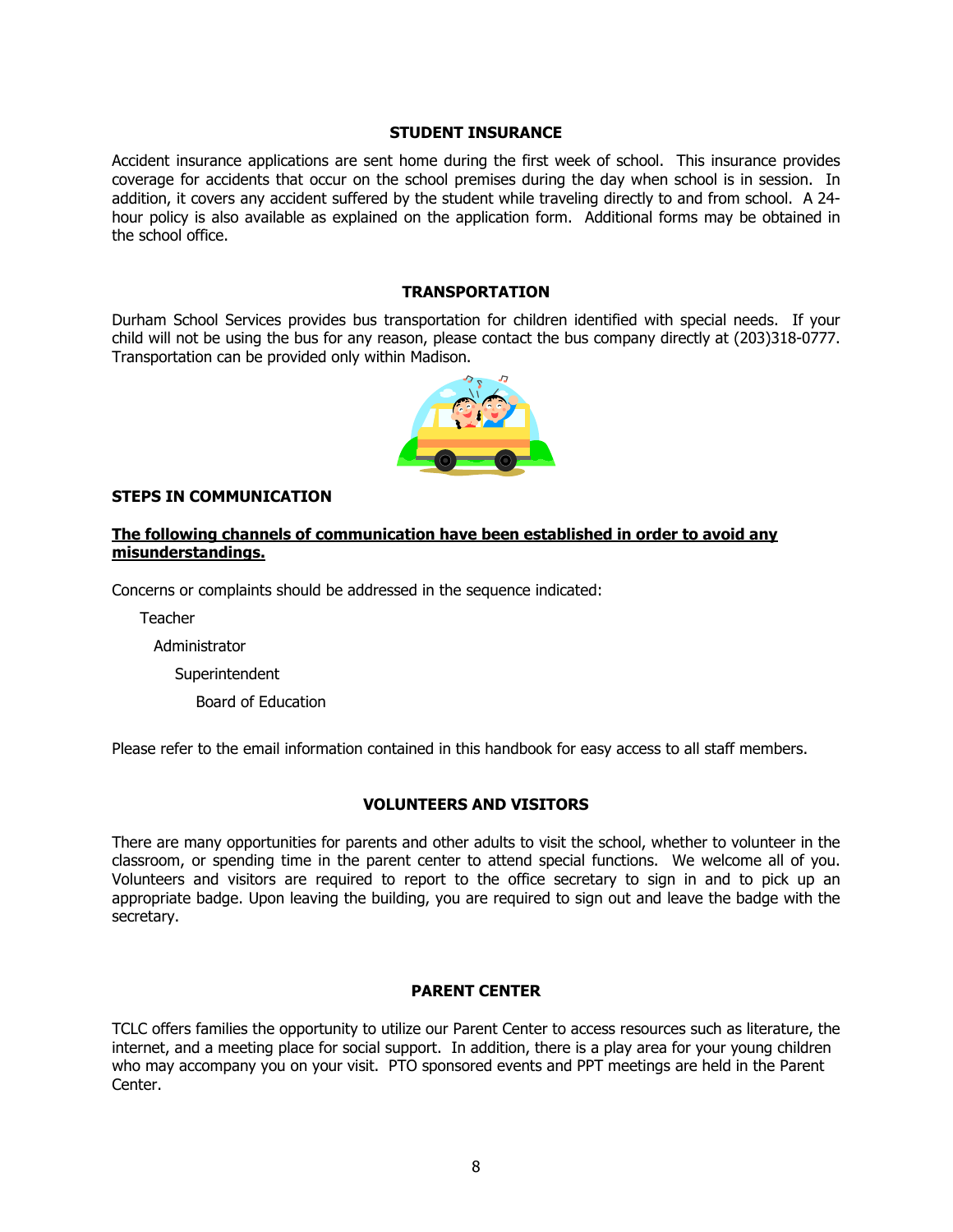#### **FIELD TRIPS**

Field trips are periodically scheduled for the preschool program. Permission forms are sent home and must be returned prior to the field trip.

#### **WEBSITE**

**TCLC:** Information about TCLC can be found at the website [www.madison.k12.ct.us.](http://www.jeffreyschool.org/) Parents are encouraged to visit this website on a regular basis to get current information and up-to-the-minute happenings at TCLC. Each teacher will be putting a link on this site that is kept current with classroom activities and instructional topics. We are also on Facebook and Twitter.

**Board of Education:** Information about Madison Public Schools can be found at the website [www.madison.k12.ct.us.](http://www.madison.k12.ct.us/) Parents are encouraged to visit this website to review district policies and to get current school district information. **District policies, as they are revised during the school year, will be updated and posted on this website.**

### **IMPORTANT TELEPHONE NUMBERS**

# **SUPERINTENDENT OF SCHOOLS** Mr. Thomas R. Scarice 203-245-6320 **ASSISTANT SUPERINTENDENT OF SCHOOLS** Mrs. Gail Dahling-Hench 203-245-6323 **DIRECTOR OF SPECIAL EDUCATION & SPECIAL SERVICES PRINCIPAL OF TOWN CAMPUS LEARNING CENTER** Dr. Liz Battaglia 203-245-6340 **MANAGER OF FACILITIES** Mr. William McMinn

203-245-6470 **DURHAM SCHOOL SERVICES**

Ms. Magda Grayson, Terminal Manager 203-318-0777

#### **BOARD OF EDUCATION**

The Madison Board of Education consists of nine members. The members are elected for staggered terms of four years each. Board meetings are held the first and third Tuesdays of the month, September through June at Town Campus at 7:30 and are open to the public.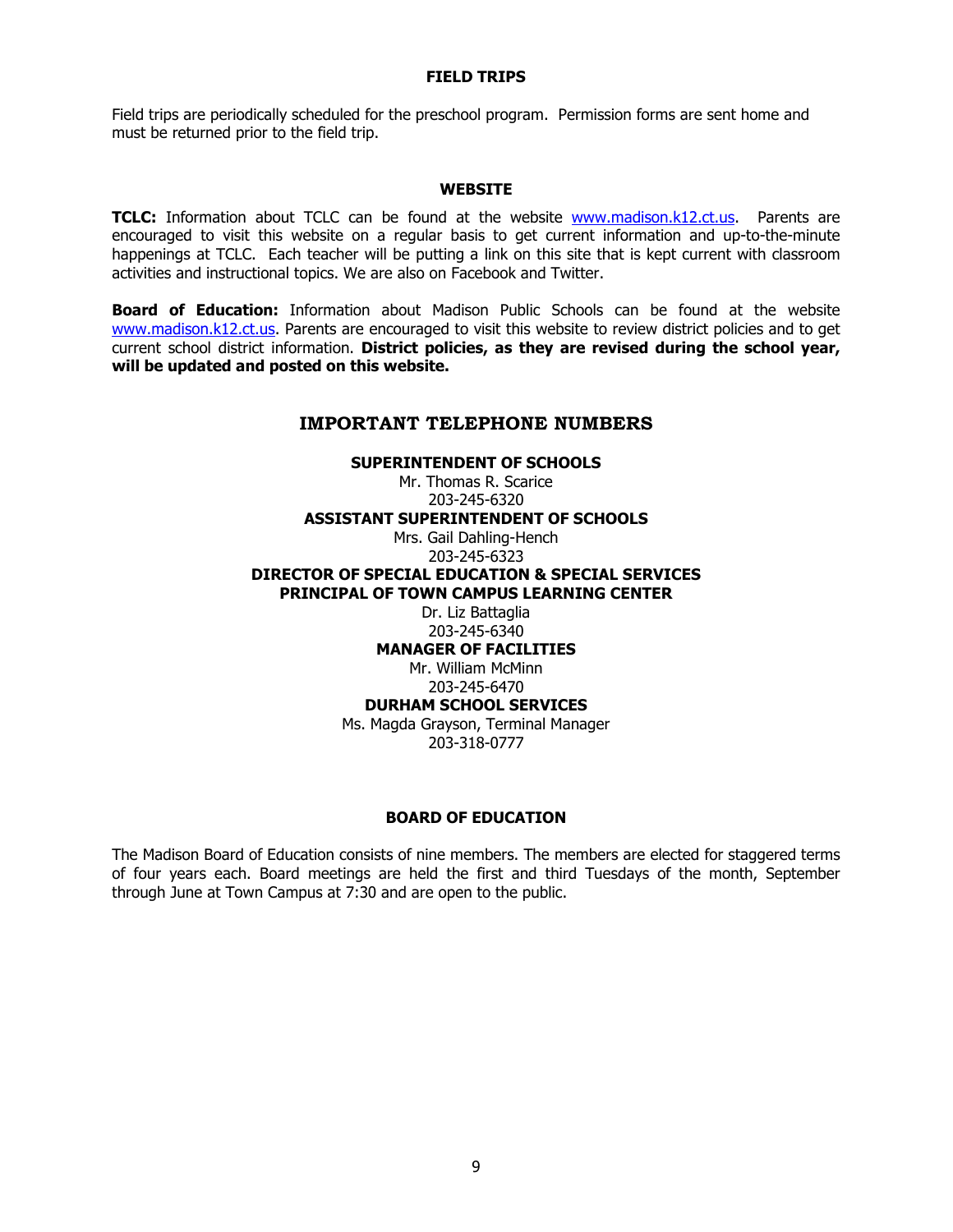# **PROGRAM DESCRIPTION**

The Madison Preschool program is an inclusive program providing special education services for children in Madison who are three to five years old and are determined eligible. The program includes typically developing peers who serve as role models, particularly in the areas of language and social skills.

# **ELIGIBILITY FOR SPECIAL EDUCATION**

Children may be referred to the preschool special needs program by parents, pediatricians, preschool teachers, Birth-to-Three programs, Child Find, and other special needs programs. When a child is referred, a Planning and Placement Team Meeting (PPT) is held to determine the type of evaluation necessary. Following the evaluation the PPT team identifies an appropriate program to meet the needs of the individual child. Once a child has been placed in the special education program, a PPT meeting is held at least yearly to review the child's progress. A parent may request a PPT at any time.

All children who receive special education have an Individualized Education Program (IEP) which includes specific goal and objectives. Parents of children receiving special education have rights which are described in Procedural Safeguards of Children in Special Education. A copy of the document is mailed to you and/or given to you when your PPT is scheduled.

# **ELIGIBILTY FOR PEER MODELS**

Each year children participate in the program as typical peers. These children serve as language and social models for the children with special needs. Peer models participate in early childhood screening and are selected to be role models for the program. This screening involves scheduling an appointment to have the child observed in the classroom setting by a multi-disciplinary team at TCLC. If you are interested in scheduling a screening, please contact the school at 203-245-1078

# **COSTS**

There is no tuition charge to families of students with Individual Education Plans (IEP). Peer role models are charged a flat fee based on their scheduled days and times. Families are required to pay on all days school is open even if the student is out for reasons such as being sick. Families are not charged for days that fall on a holiday or during a school break. A monthly invoice is sent home. Payment is expected upon receipt of the monthly bill.

# **CURRICULUM**

The preschool program is a language-based program that utilizes a developmentally appropriate approach to instruction. Because children learn best when material is presented in a cohesive and organized way, themes are used to teach students new material to concepts with which they are already familiar. Each year we incorporate other ideas when relevant or appropriate. A sample of themes we typically use in the yearly curriculum includes:

- Getting to Know You and Your Family
- Transportation
- Plants & Gardens
- The Ocean
- Food and Nutrition
- Community Helpers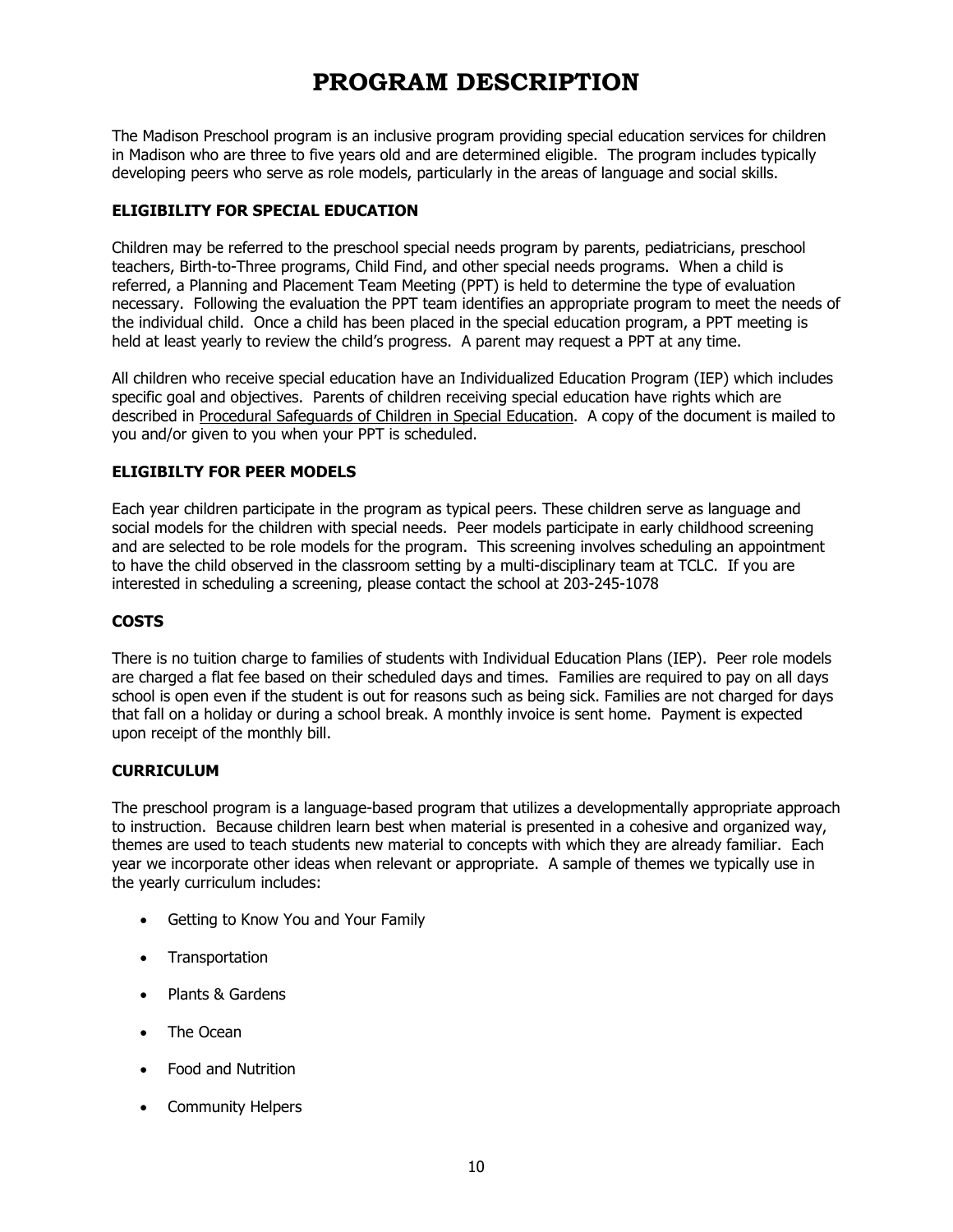# **EXAMPLES OF A TYPICAL PRESCHOOL (With Preschool Framework Standards)**

We try to keep a consistent and predictable routine in our preschool when possible. The following is a sample of a typical day program.

- **Arrival/Table Time –** The children will arrive, put away their belongings, find a puzzle piece with their name on it to put on our check board and meet at the table where an activity will be set up. This activity will usually be a fine motor activity such as blocks, stringing beads, playdough, etc. Once everyone has arrived, we will clean up at the table and go to circle time as a group.
	- o **Sample Standards Addressed**
		- Sustains Attention to Task; Problem Solving; Understands and Participates in Conversation; Fine Motor Skills; Self-Care; Builds and Constructs to Represent Own Ideas
- **Circle Time** Here we meet as a group, talk about our upcoming day and let the children share their thoughts. We will talk about the weather for the day and work on our calendar concepts (days, months, numbers, and counting). We will talk about our concepts of the month and finally do a circle time activity or game. This may be a letter, number, pre-math, science, sensory, nursery rhyme, color or shape activity.
	- o **Sample Standards Addressed**
		- Sustains Attention to Task; Participates in Teacher-Led Group Activities; Engages in Scientific Inquiry; Sorting; Patterning; Relates Number to Quantity; Understands and Participates in Conversations; Recognizes Similar Sounds in Speech; Uses Complex Sentences and Vocabulary to Describe Ideas and Experiences; Sings and Responds to Music
- **Bathroom Break/Snack –** We will take a group bathroom break, wash hands, and return to the classroom for snack time.
	- o **Sample Standards Addressed**
		- Self-Care; Manages Transitions; Follows Routines and Rules
- **Centers –** After snack time, the children can get their playtime nametag and choose a center to play in. They are free to move from center to center and make their own choices. Centers available are easel, sensory table, art center, book corner, kitchen, puzzles/manipulatives, games/writing, blocks, train table, computer, science table and dollhouse. Center time is also when we take the opportunity to work with children individually or in small groups to work on specific skills. These activities are meant to expose the children to concepts they might not explore if they are not so encouraged.
	- o **Sample Standards Addressed**
		- Shows Self-Direction; Sustains Attention to Task; Uses Words to Express Feelings/Emotions; Shows Empathy and Caring; Interacts Cooperatively with Peers; Works to Resolve Conflicts; Problem Solving; Builds and Constructs to represent Own Ideas; Represents Experiences and Fantasy in Pretend Play
- **Small Groups** Two to three times per week, we have small group time where the kids work in smaller groups with either a teacher or a para on more specific academic skills.
	- o **Sample Standards Addressed**
		- Sustains Attention to Task; Participates in Teacher Led Group Activities; Sorts Objects; Recognizes and Makes Patterns; Relates Number to Quantity; Uses Writing to Convey Meaning; Uses a Variety of Strategies to Solve Problems; Compares and Orders Objects and Events; Recognizes Similar Speech Sounds;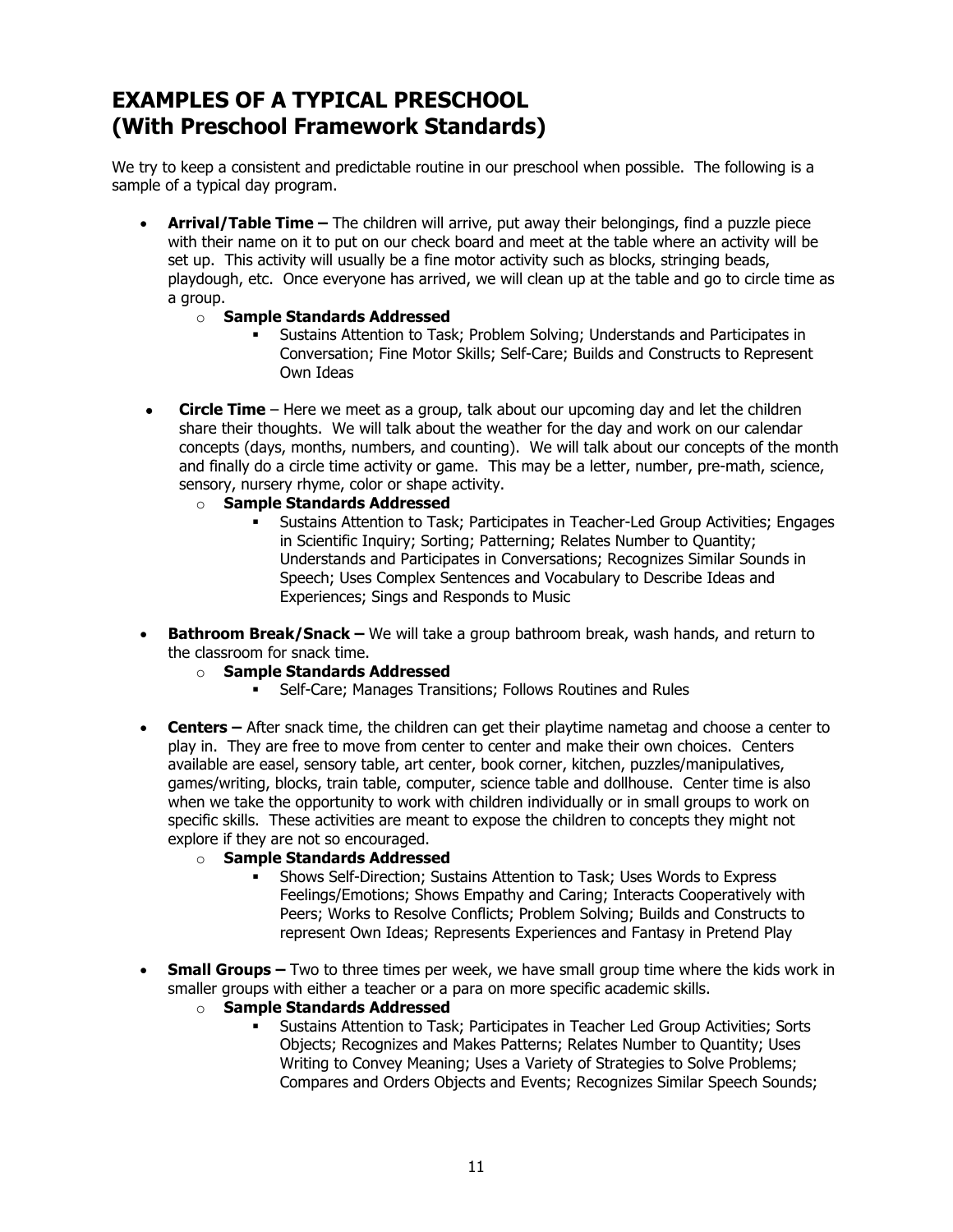- **Show and Tell –** Periodically, Children will share items from home as part of their show and tell. Families will be provided a schedule in order for them to know which date their child needs to bring something in. Language skills are worked on here, as the children are encouraged to ask and answer questions.
	- o **Sample Standards Addressed**
		- Sustains Attention to Task; Recognizes Similarities and Appreciates Differences; Uses Complex Sentences and Vocabulary to Describe Ideas and Experiences; Understands and Participates in Conversations
- **Story Time** A story related to the weekly theme is read and comprehension questions are asked.
	- o **Sample Standards Addressed**
		- Sustains Attention to Task; Participates in Teacher Led Group Activities; ; Recognizes Similarities and Appreciates Differences; Compares and Orders Objects and Events; Shows Understanding of Stories; Displays Knowledge of Books and Print; Recognizes Similar Speech Sounds; Identifies Printed Words
- **Project –** Two or three times per week, an activity related to the weekly theme will be made. Fine motor skills are included in all projects, such as cutting, gluing, coloring, etc.
	- o **Sample Standards Addressed**
		- Draws and Paints to Represent Own Ideas; Uses Writing to Convey Meaning; Demonstrates Spatial Awareness, Uses Coordinated Small Muscle Movements; Sustains Attention to Task; Recognizes Similarities and Appreciates Differences

# • **Bathroom Break**

- o **Sample Standards Addressed**
	- Self-Care; Manages Transitions, Follows Routines and Rules
- **Special –** Specials change daily and include Music and Movement, Yoga, OT Group, Speech Group and Gym
	- o **Sample Standards Addressed**
		- **Music: Sings and Responds to Music**
		- OT Group: Uses Coordinated Small Muscle Movements; Uses Coordinated Large Muscle Movements
		- Yoga: Uses Coordinated Large Muscle Movements
		- Speech Group: Participates in Teacher Led Group Activities; Compares and orders Objects and Events; Uses Complex Sentences and Vocabulary to Describe Ideas and Experiences; Understands and Participates in Conversations; Shows Understanding of Stories; Displays Knowledge of Books and Print; Recognizes Similar Speech Sounds
- **Good-bye Circle –** The children will meet one last time as a group, talk about the day and sing a good-bye song.
	- o **Sample Standards Addressed**
		- Sings and Responds to Music; Understands and Participates in Conversations
- **Playground –** Weather permitting, we will be outside for the children get some fresh air and work on their gross motor skills. Dismissal will take place from the playground each day.
	- o **Sample Standards Addressed**
		- Coordinated Large Muscle Movements; Interacts Cooperatively with Peers; Works to Resolve Conflicts